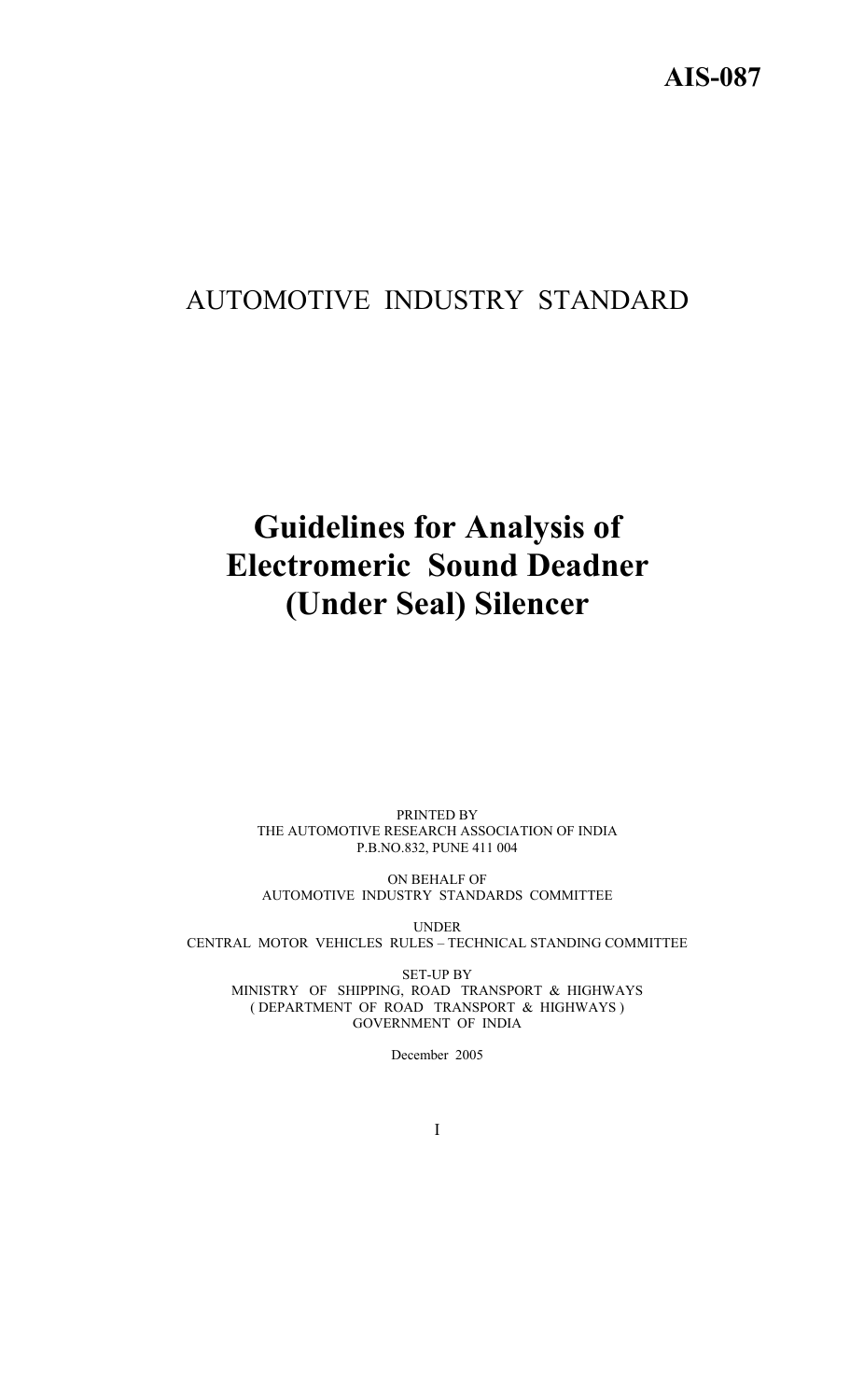# Status chart of the standard to be used by the purchaser for updating the record

| Sr.<br>No. | Corr-<br>igenda. | Amend-<br>ment | <b>Revision</b> | <b>Date</b> | Remark | Misc. |
|------------|------------------|----------------|-----------------|-------------|--------|-------|
|            |                  |                |                 |             |        |       |
|            |                  |                |                 |             |        |       |
|            |                  |                |                 |             |        |       |
|            |                  |                |                 |             |        |       |
|            |                  |                |                 |             |        |       |
|            |                  |                |                 |             |        |       |
|            |                  |                |                 |             |        |       |

**General Remarks :** 

II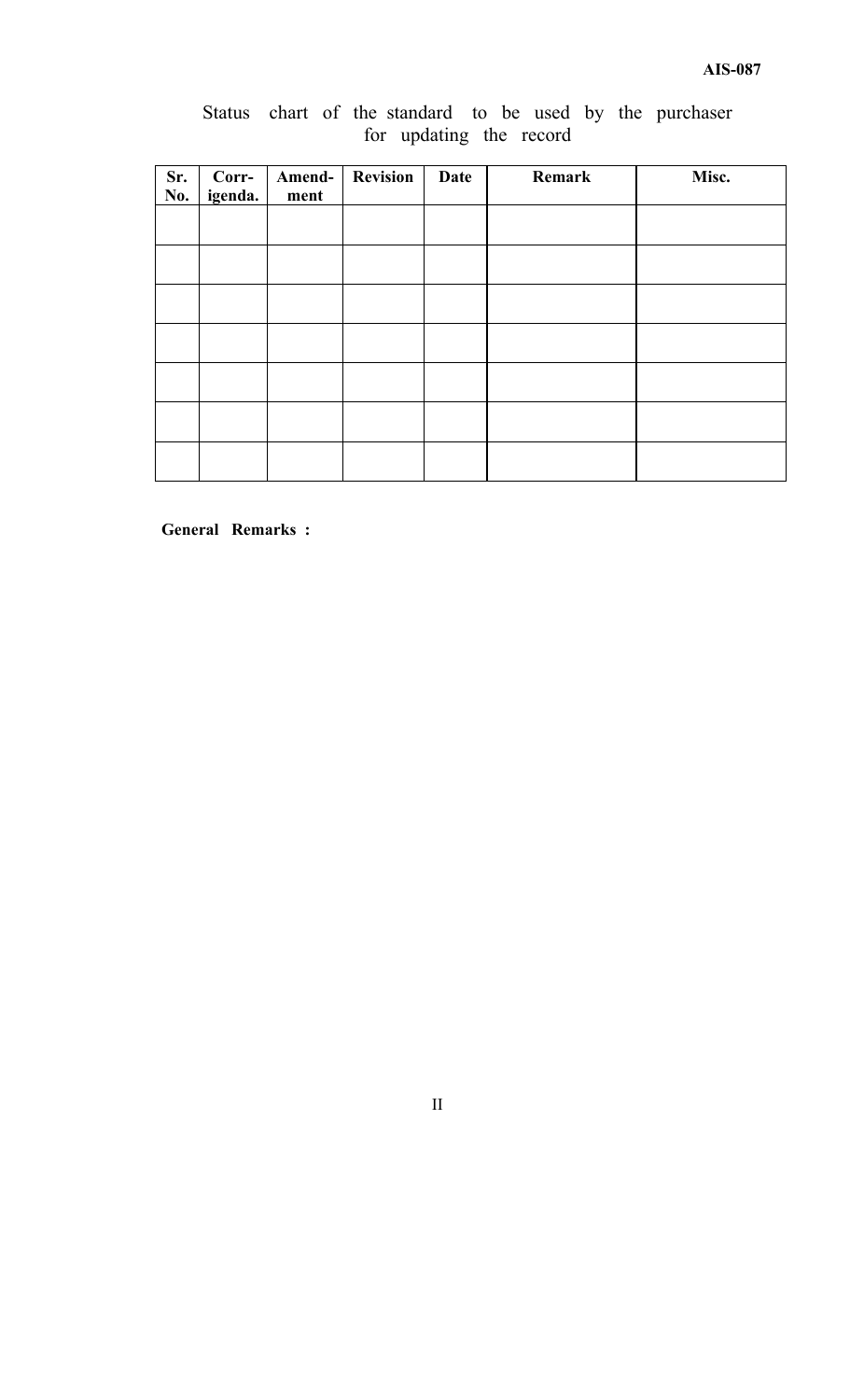#### **INTRODUCTION**

The Government of India felt the need for a permanent agency to expedite the publication of standards and development of test facilities in parallel when the work on the preparation of the standards is going on, as the development of improved safety critical parts can be undertaken only after the publication of the standard and commissioning of test facilities. To this end, the erstwhile Ministry of Surface Transport (MoST) has constituted a permanent Automotive Industry Standard Committee (AISC) vide order No. RT-11028/11/97-MVL dated September 15, 1997. The standards prepared by AISC will be approved by the permanent CMVR Technical Standing Committee (CTSC). After approval, the Automotive Research Association of India, (ARAI), Pune, being the Secretariat of the AIS Committee, has published this standard. For better dissemination of this information ARAI may publish this document on their Web site.

The present automotive standard is prepared to provide Guidelines for Sound Deadner / Silencer incorporating construction, quality control and performance requirements.

Considerable assistance has been taken from the following International standard:

JASO-M329 | Asphalt Sheet for Automobiles

The Automotive Industry Standards Committee (AISC) responsible for preparation of this standard is given in Annex I.

III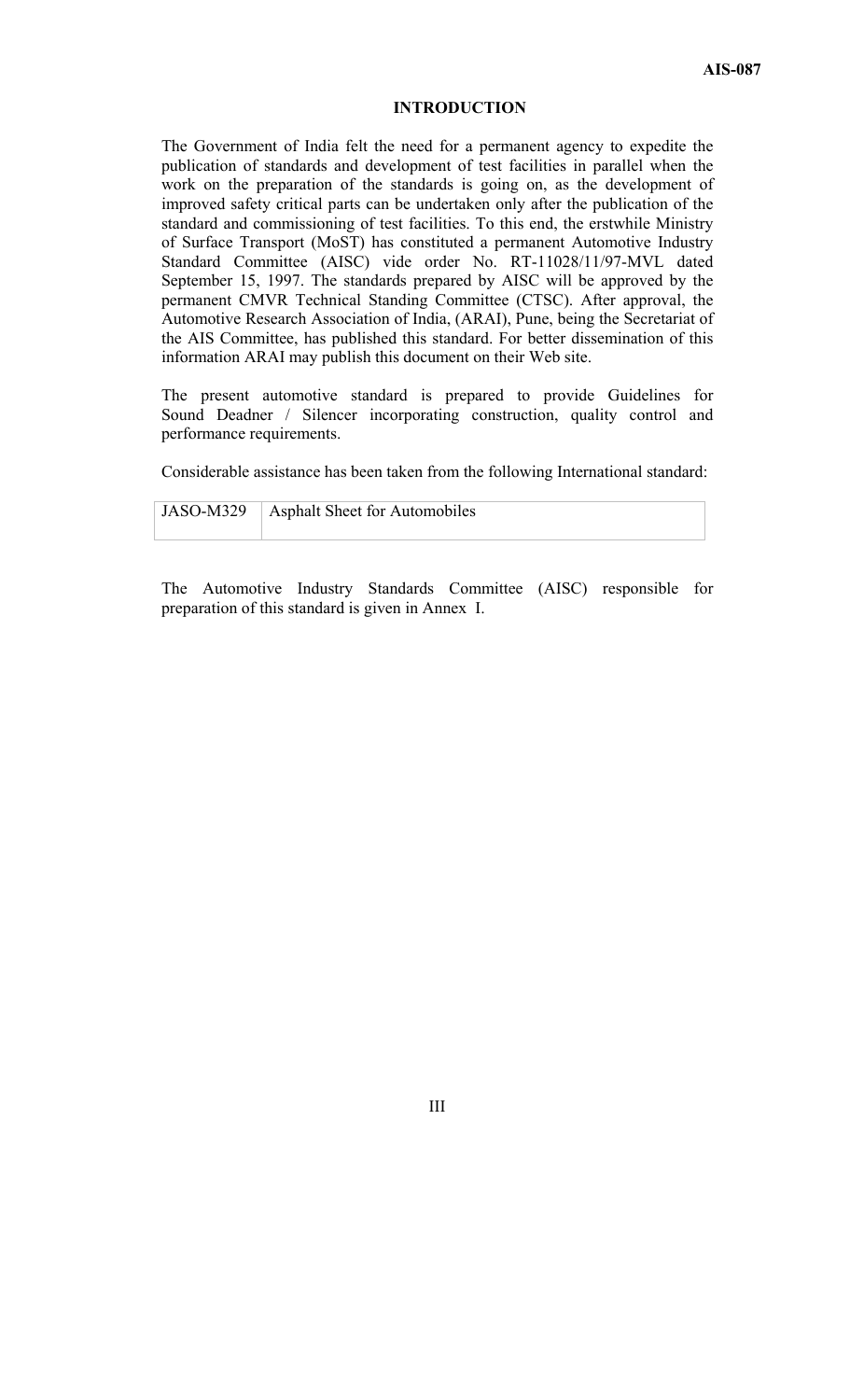# **Guidelines for Analysis of Electromeric Sound Deadner (Under Seal) Silencer**

#### **1. SCOPE**

This specification applies to Floor Silencer/Sound Deadner being used for automobile floors interior mainly to protect steel plate from noise, Vibration, rust and water in respect of quality.

# **2. REFERENCES**

Asphalt sheets for automobile body floor as

- 2.1. JIS KI 2533 1971 Testing Method for Loss on Heating of Petroleum Asphalt
- 2.2. JIS Z 2371-1971 Methods of Salt Spray Testing
- 2.3. JASO M 306-70 Under Body Coatings

## **3. GENERAL REQUIREMENT**

3.1. Composition :

Silencers shall be composed mainly of asphalt and unvulcanized rubber and shall be cast/formed of uniform thickness by combining resui degeneration and fillers.

#### 3.2. Workability

- 1) Silencers, shall be free of defects detrimental to normal work at temperature of 10 to 38°C.
- 2) Silencer shall be free from uncomfortable odors in normal work.

#### 3.3 Shelf Stability

 Silencers allowed to stand one month in a box keeping away from direct sunlight shall be free from deterioration, uncomfortable odors & other visual defects.

#### 3.4 Appearance

 Silencers shall be black in colour and free from defects deterimental for practical use such as excessive distortion, flaws or wrinkles.

#### 3.5 Properties requirement

 Based on type of vehicle, nominal thickness, weight and specific gravity requirement varies and shall be defined as an agreement between supplier and purchaser. The property requirements for sound deadner / silencer is given in Table-1.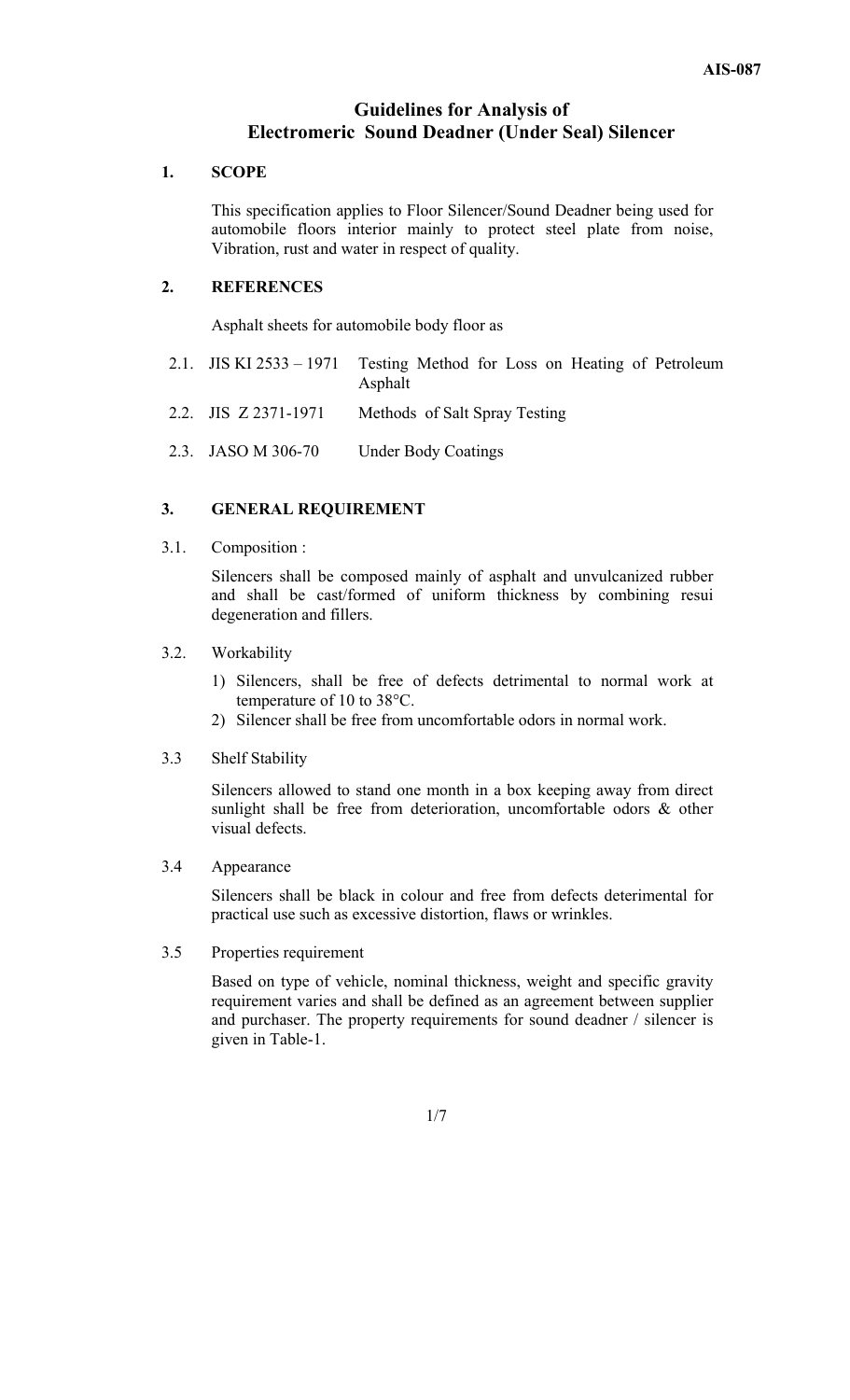| <b>TABLE 1</b>                                             |  |  |  |  |  |
|------------------------------------------------------------|--|--|--|--|--|
| <b>Property Requirements for Sound Deadner / Silencer.</b> |  |  |  |  |  |

| <b>Property</b>                           | Requirement                                                             | <b>Test Method</b>                                |      |
|-------------------------------------------|-------------------------------------------------------------------------|---------------------------------------------------|------|
| Ash Content %                             | 40 Max. (760 deg.C / 1 hr)                                              | 4.3                                               |      |
| Loss on heating                           | $0.6$ (max.)                                                            | 4.4                                               |      |
| Shrinkage %                               | $2.0$ (max.)                                                            | 4.5                                               |      |
| Pull Strength<br>(kgf/sq cm)              | $1.5$ min.                                                              |                                                   |      |
| Heat Sagging (mm)                         | $7 \text{ min.}$<br>$(140^0C / 30 \text{ min.})$                        | $6 \text{ min}$ .<br>$(150^0C / 30 \text{ min.})$ |      |
| Combustibility<br>$\frac{mm}{min}$ )      | 80 max.                                                                 |                                                   |      |
| Cold impact resistance<br>@               | No Cracking and Peeling<br>allowed<br>$(-20$ degree C $/ 2$ hrs.)       |                                                   |      |
| Heat fluidity (mm)                        | $10.0$ (Max.)                                                           | 4.6                                               |      |
| Corrosion resistance                      | No visual defect such as rust, etc.                                     | 4.7                                               |      |
| Impact resistance (cm)<br>at 5°C and 20°C | $35 \text{ (min.)}$                                                     | 4.8                                               |      |
| Heat deflection mm                        | $10$ (max.) or no drop off                                              | 4.9                                               |      |
| Heat Adhesion %                           | $50$ (max.)                                                             | 4.10                                              |      |
| Odor                                      | No excessive stink                                                      | 4.11                                              |      |
| Surface tack and<br>deformation           | No surface tack or contamination.<br>No excessive deformation or cracks | 4.12                                              |      |
| Smoke temperature °C                      | 160 or higher                                                           | 4.13                                              |      |
| Damping Resistance<br>at $20^0$ C         | $0.12$ min.                                                             |                                                   | 4.14 |
| Damping Resistance<br>at $40^0$ C         | $0.22$ min.                                                             |                                                   |      |
| Damping Resistance<br>at $60^0$ C         | $0.33$ min.                                                             |                                                   |      |

# **4. TESTING**

# **4.1 General Status**

Unless otherwise specified, normal state of testing shall be at temperatures of 20  $\pm$  2°C and relative humidity of 65  $\pm$  5 %. Specimens shall be condition for 24 hours in normal state before test.

#### **4.2 Weight**

Weigh each of three sheets of silencer (100 x 100 mm). The average of the weight per 1 m² shall be considered as the result.

# **4.3 Ash contents**

Take a specified amount of silencers into a ceramic crucible whose weight is known. Weigh it exactly and heat it slowly. After the silencer is volatilized or carbonized, open the lid of the crucible. Heat it strongly under good ventilation and reduce it to ashes. Allow it to cool in a desiccator. Then weigh it and determine the ash content to the original weight of the specimen in percentage.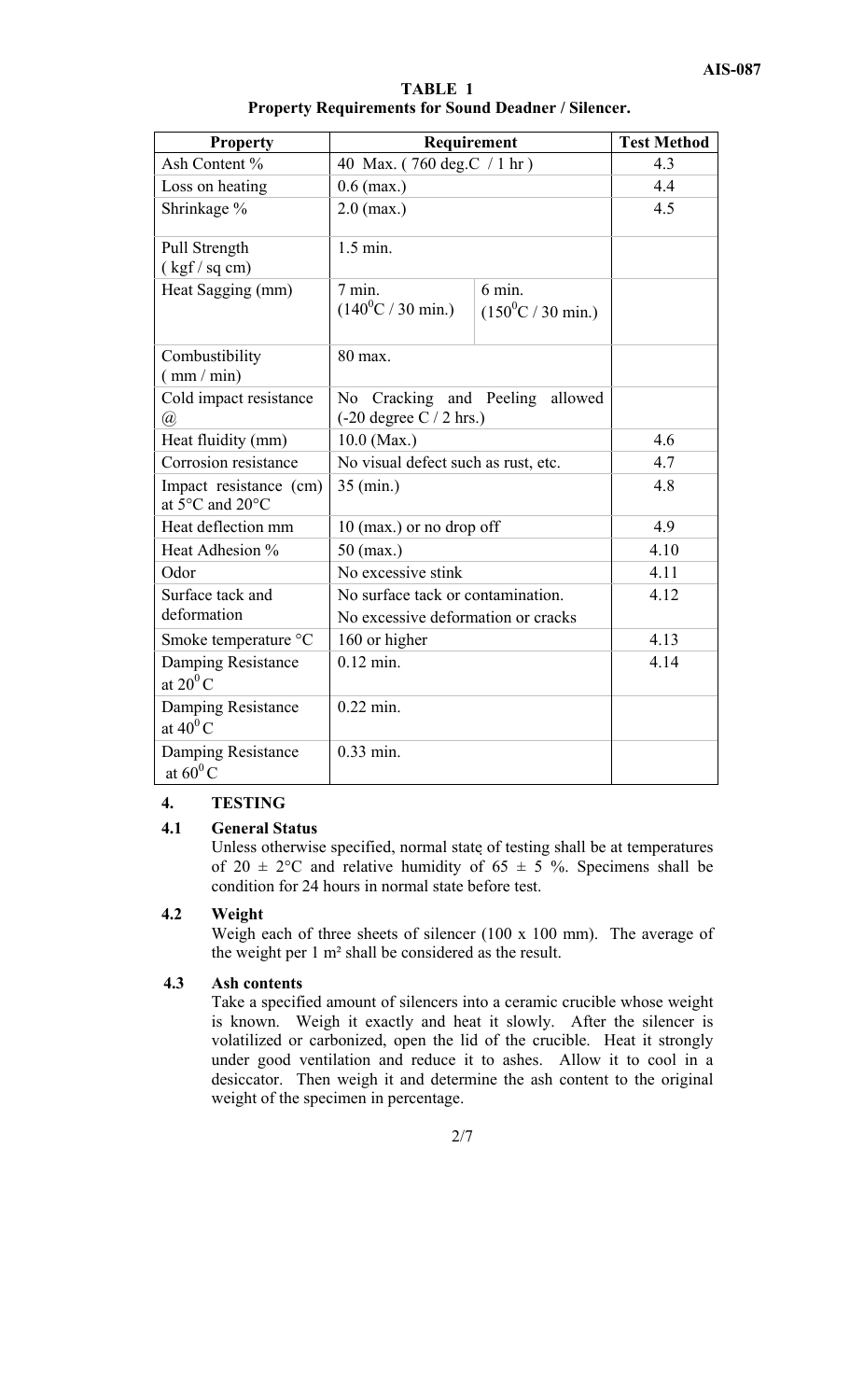#### **4.4 Loss on Heating**

Shall conform to JIS K 2533 : Testing Method for Loss On Heating of Petroleum Asphalt.

Silencers shall be cut into pieces smaller than 10 mm square. Use 10g of them for test.

## **4.5 Shrinkage**

Place a silencer (150 x 150 mm) on an under coated steel panel  $(1)$ (hereinafter called "Panel") [300 x 300 x 0.8 mm]. Heat it for 30 mins. in a hot-air furnace conditioned at  $150 \pm 2$ °C.

Allow it to cool to room temperature. Obtain the shrinkage by measuring the silencer.

#### **4.6 Heat Fluidity**

Place a silencer (80 x 220 mm) on a panel bended with an angle of 60 deg as shown in Figure 1. Heat it for 30 mins. in a hot-air furnace conditioned at  $160 \pm 2$ °C.

Remove it from the furnace and measure the silencer for the length of hanging and tearing.



#### **Figure 1**

#### **4.7 Corrosion Resistance**

Degrease and clean a panel (100 x 150 mm).

Place a silencer of the same area on the panel. Heat it for 30 mins. at  $150 \pm 2$ °C until the silencer sticks to the panel. Coat the reverse side of the panel and its edges with melted paraffin. Thus the specimen is prepared. The specimen shall be subjected to a salt spray test for 120 hrs in accordance with JIS Z 2371:Salt Spray Test. Remove the silencer and gasoline clean the panel. Inspect the panel for corrosion.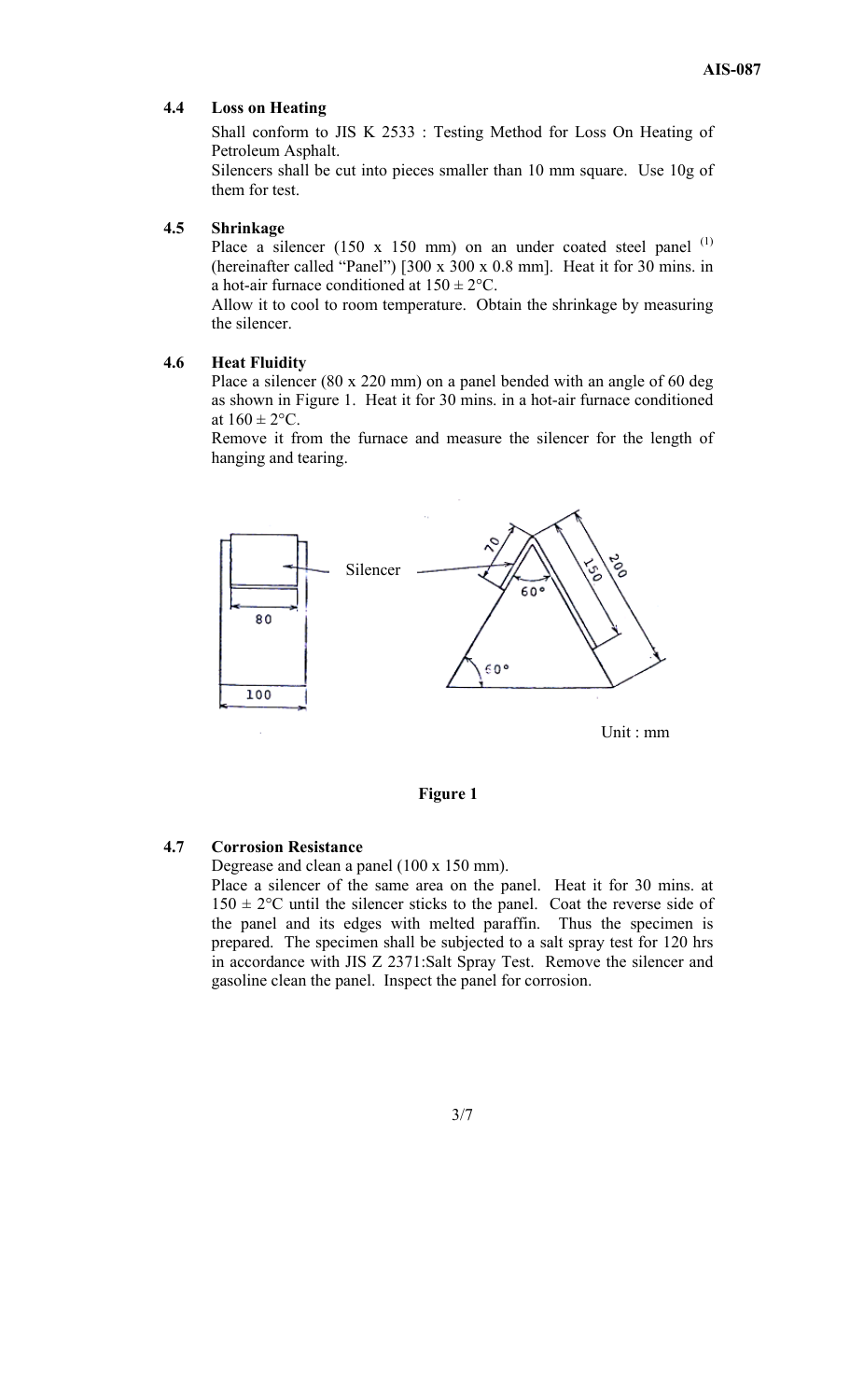#### **4.8 Impact Resistance**

Arrange as shown in the Figure below. Allow the set to stand 1 hr in the ambient air at 5° and 20°C.

Then, drop a shot. Inspect the silencer at each temperature for cracks. Record the height.



Unit : mm

#### **4.9 Heat Deflection**

The specimen is composed of a silencer  $(100 \times 100 \text{ mm})$  placed on a painted panel 9150 x 150 mm) having a circular hole 60 mm in dia. in the middle as shown in Figure 2. Place the specimen 50 mm or higher above the floor in a hot-air furnace at  $150^{\circ}$ C  $\pm$  2 ° C for 30 mins.

Allow it to cool to room temperature. Then measure the deflection (D).



Unit : mm

#### **Figure 2**

## **4.10 Heat Adhesion**

Place a silencer (100 x 120mm) on a glass plate (150 x 150 x2 mm). Heat it for 30 mins. in a hot-air furnace at  $150 \pm 2$ °C. Allow it to cool to room temperature. Then, inspect the silencer visually from reverse side of glass for area of adhesion. Apply test twice.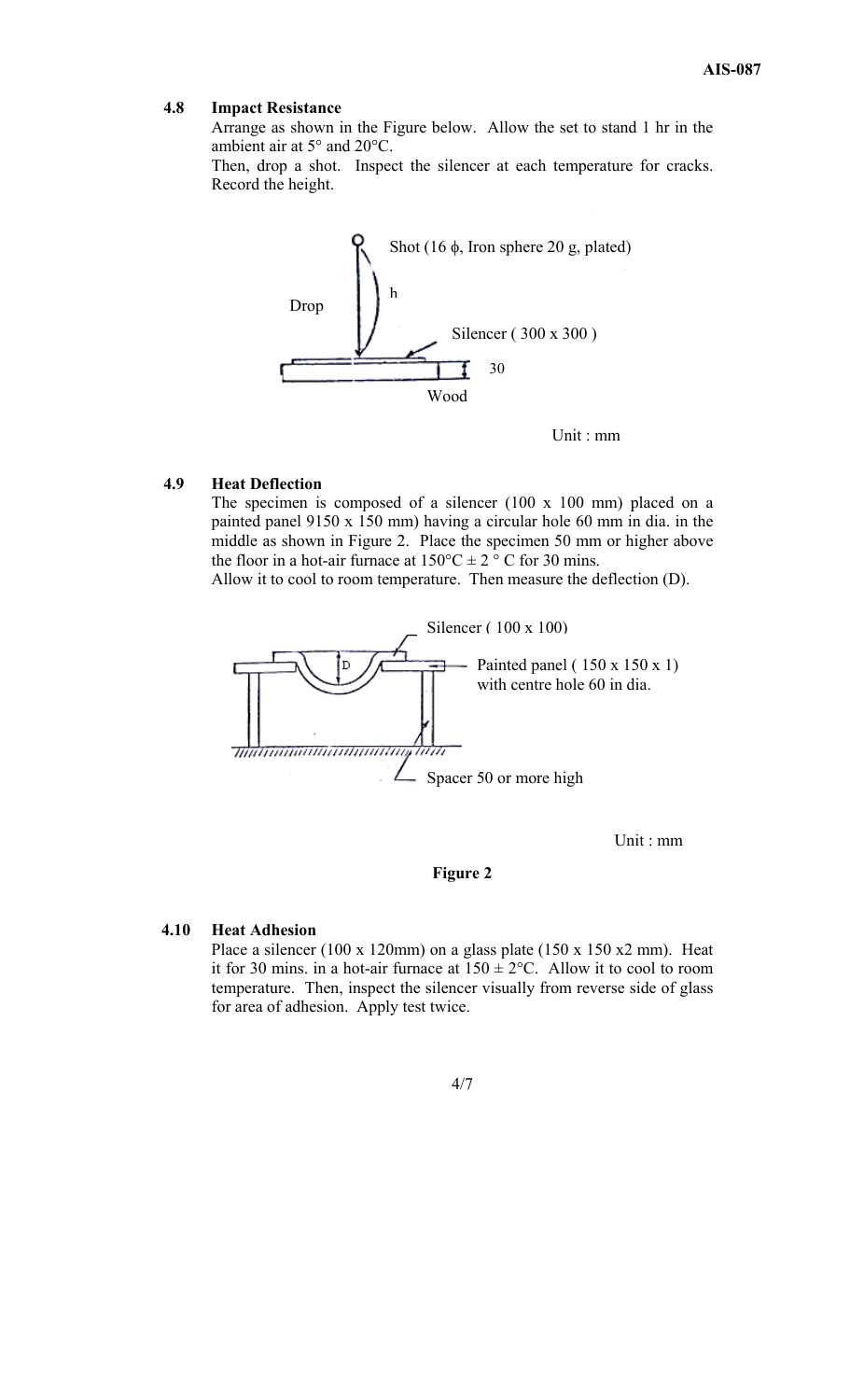Unit : mm

#### **4.11 Odor**

Heat a silencer (100 x 150 mm) on a panel in hot-air furnace at  $150 \pm 2^{\circ}$ C until the silencer sticks to the panel. Allow it to cool to room temperature. Immerse it for 24 hrs in water at  $20 \pm 5^{\circ}$ C. On the other hand keep the like specimen composed of a silencer sticked to a panel for 3 hrs in a hot-air furnace at  $140 \pm 2^{\circ}$ C (as in Figure 3). Remove the box with the specimen from the furnace. Open the lid of the box. Quickly compare the specimen with the specimen removed from the water described above for odor.

Use an apparatus as in Figure 3 for determining odor.

Decision on the odor shall be made by evaluation of three or more persons.



**Figure 3** 

# **4.12 Surface Tack and Deformation**

Place a silencer (70 x 70 mm ) on a panel (100 x 100 mm). Heat it for 30 mins. in a hot-air furnace at  $150 \pm 2$ °C until the silencer sticks to the panel. Allow it to cool to room temperature. Spray a finish coat approved by MMC to a thickness of  $10\mu$  on the silencer.

Dry and bake for 30 mins. at  $150 \pm 2$ °C.

Place two sheets of gauze (60 x 60 mm) on the silencer. Put a weight (500g x 40φ) thereon.

Heat it for 2 hrs in a hot-air furnace at  $140 \pm 2$ °C.

Remove it from the furnace and allow it to cool to room temperature. Then, remove the weight and gauze. Visually inspect the asphalt for tack the gauze for contamination, and the coat on the silencer for deformation and cracks. Apply test twice.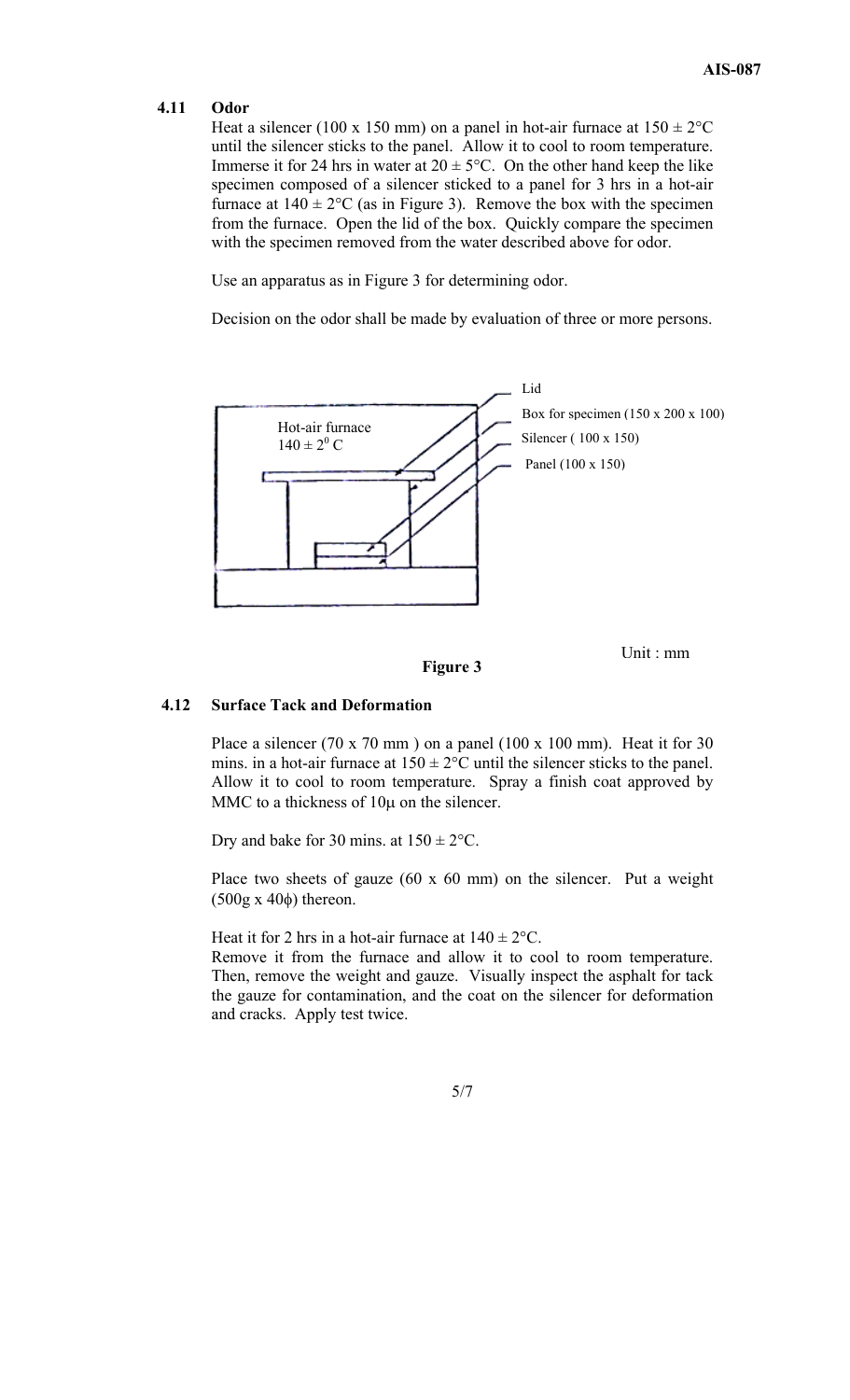#### **4.13 Smoke Temperature**

Place a silencer (120 x 30 x 3mm) on a panel (180 x 90 x 0.7-1.0 mm). Heat it for 30 mins. at 150°C until the silencer foams and sticks to the panel.

Allow it to cool for 10 mins. Insert a thermocouple in silencer by a soldering iron. Record the temperature. Increase temperature at the rate of 10°C per minute by bringing the soldering iron into contact with the silencer. Measure the temperature at which the sheet begins to smoke. Apply test three times.

#### **4.14 Damping resistance**

Shall conform to clause 5.21 in JASO M 306-70 (UNDERBODY COATING). Use a steel panel of  $0.8 \pm 0.02$  mm thick, 400 mm long by 40 mm wide or 200 mm long by 20mm wide. Ambient state shall conform to clause 4.1 of this standard. Measure damping resistance by means of the second order resonance frequency.

#### **5 Inspection**

Apply the tests required in this specification to every lot of samples specified by the agreement with the inspection Department of MMC. The lot shall conform to all items of testing.

When otherwise made agreement with the Inspection Department of MMC, the requirement shall conform to the agreement.

#### **6 Test Report**

Unless otherwise specified, manufacturers shall submit two copies of test report per lot on requirement here at the time of delivery of trial products. About commercial production, make agreement with the Inspection Department of MMC.

# **7 Designation in the Drawing**

The silencer shall be designated in the drawing as follows : ES-X 62223 FLOOR SILENCER ---- FLOOR INTERIOR (LOW EXTENSION).